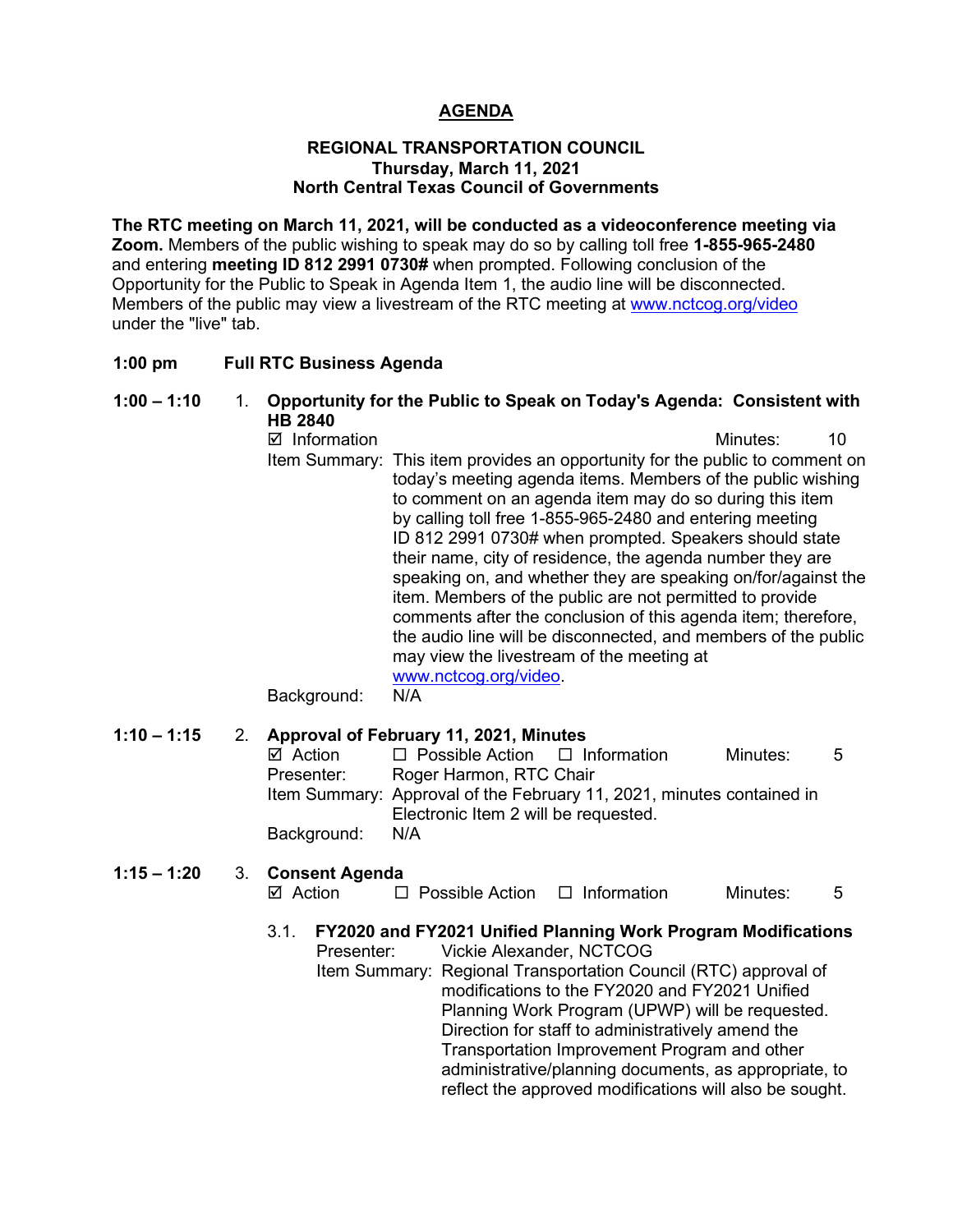Background: The Unified Planning Work Program is required by federal and State transportation planning regulations and provides a summary of the transportation and transportation-related air quality planning tasks to be conducted by Metropolitan Planning Organization staff. The FY2020 and FY2021 UPWP identifies the activities to be carried out between October 1, 2019, and September 30, 2021. Amendments to this document are being proposed to reflect new initiatives, project updates and funding adjustments. The proposed amendments have been posted on the North Central Texas Council of Governments website for public review and comment, and are also included as Electronic Item 3.1.1. Additional information is provided in Electronic Item 3.1.2. Public comments received as a result of the public outreach process, if any, will be provided. The Surface Transportation Technical Committee took action at its February 26 meeting to recommend Regional Transportation Council approval.

Performance Measure(s) Addressed: Administrative

#### **1:20 – 1:35** 4. **Orientation to Agenda/Director of Transportation Report**

| $\boxtimes$ Action | $\Box$ Possible Action $\Box$ Information | Minutes: | -15 |
|--------------------|-------------------------------------------|----------|-----|
| Presenter:         | Michael Morris, NCTCOG                    |          |     |

- 1. Approval of Letter to the Secretary of Transportation (Electronic Item 4.1)
- 2. Strategic Plan for the North Central Texas Council of Governments: 2020-2025 [\(www.nctcog.org/executive-director/nctcog-strategic-plan\)](http://www.nctcog.org/executive-director/nctcog-strategic-plan)
- 3. Development of FY2022 and FY2023 Unified Planning Work Program: Project Ideas
- 4. Section 214/United States Army Corps of Engineers Update (Electronic Item  $4.2$ )
- 5. Changing Mobility: Data, Insights, and Delivering Innovative Projects During COVID Recovery (Electronic Item 4.3) [\(www.nctcog.org/pm/covid-19\)](http://www.nctcog.org/pm/covid-19)
- 6. Initial Discussion of Regional Transportation Council Meetings in Person
- 7. Dallas-Fort Worth Clean Cities Upcoming Events [\(https://www.dfwcleancities.org/dfw-clean-cities-meetings\)](https://www.dfwcleancities.org/dfw-clean-cities-meetings)
- 8. Air Quality Funding Opportunities for Vehicles [\(https://www.nctcog.org/trans/quality/air/funding-and](https://www.nctcog.org/trans/quality/air/funding-and-resources/fundingvehicle)[resources/fundingvehicle\)](https://www.nctcog.org/trans/quality/air/funding-and-resources/fundingvehicle)
- 9. Status of Texas Volkswagen Environmental Mitigation Program Funding Programs (Electronic Item 4.4)
- 10. Recipient of the SolSmart Bronze Award (Electronic Item 4.5)
- 11. February Online Input Opportunity Minutes (Electronic Item 4.6)
- 12. March Public Meeting Notice (Electronic Item 4.7)
- 13. Public Comments Report (Electronic Item 4.8)
- 14. Recent Correspondence (Electronic Item 4.9)
- 15. Recent News Articles (Electronic Item 4.10)
- 16. Recent Press Releases (Electronic Item 4.11)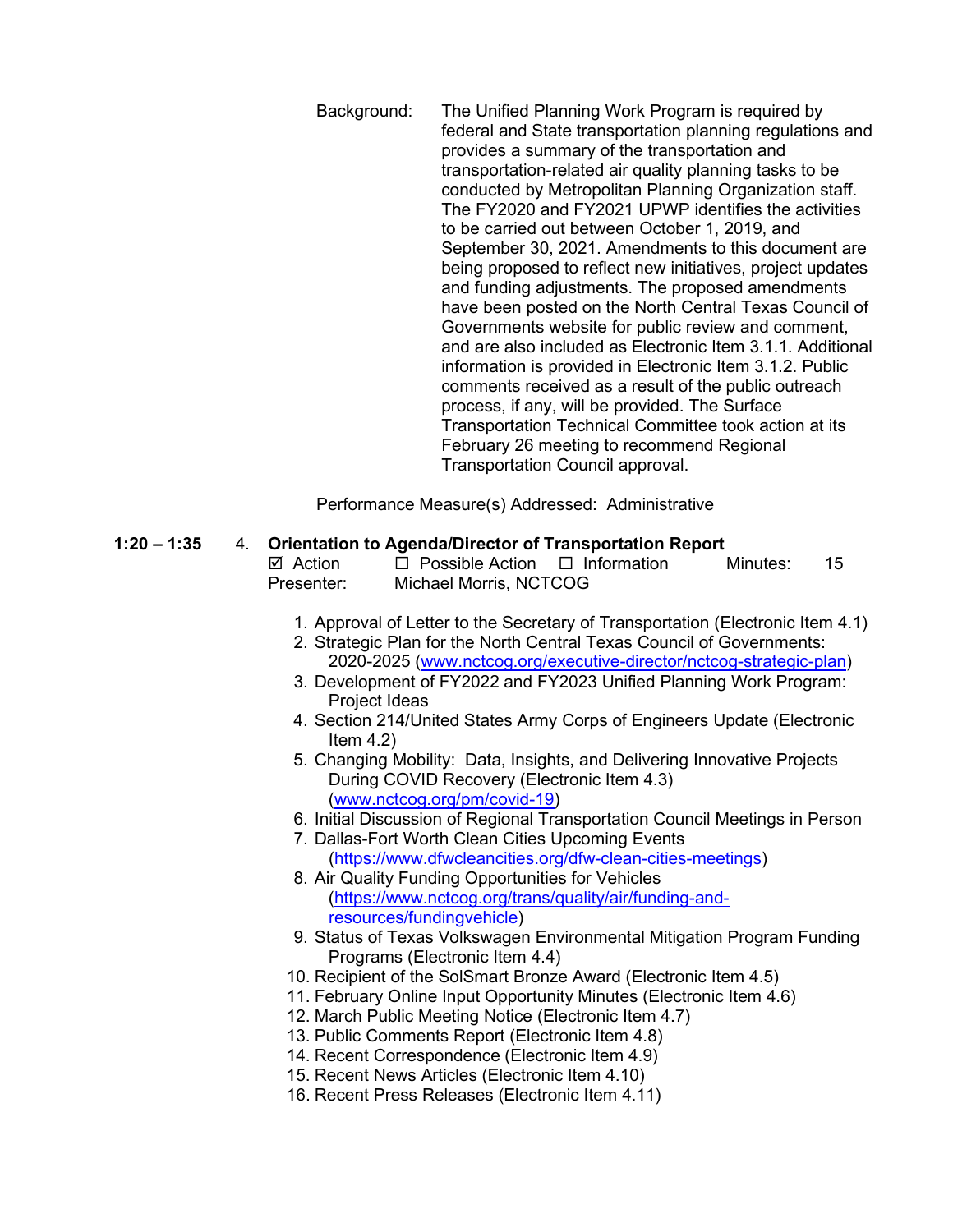#### **1:35 – 1:45** 5. **Previously Approved COVID-19 Infrastructure Program #015: Transit Partnership Funding**

| Faille Silly Fullully  |                                                                                                                                                                                                                                                                                                                                                                                                                                                                                                                                                                                                                                                                                                                                                                                                                                                                                                                                                                             |                                                                                                                                       |          |    |  |  |
|------------------------|-----------------------------------------------------------------------------------------------------------------------------------------------------------------------------------------------------------------------------------------------------------------------------------------------------------------------------------------------------------------------------------------------------------------------------------------------------------------------------------------------------------------------------------------------------------------------------------------------------------------------------------------------------------------------------------------------------------------------------------------------------------------------------------------------------------------------------------------------------------------------------------------------------------------------------------------------------------------------------|---------------------------------------------------------------------------------------------------------------------------------------|----------|----|--|--|
| ⊠ Action<br>Presenter: | $\Box$ Possible Action $\Box$ Information<br>Christie Gotti, NCTCOG                                                                                                                                                                                                                                                                                                                                                                                                                                                                                                                                                                                                                                                                                                                                                                                                                                                                                                         |                                                                                                                                       | Minutes: | 10 |  |  |
|                        | be requested.                                                                                                                                                                                                                                                                                                                                                                                                                                                                                                                                                                                                                                                                                                                                                                                                                                                                                                                                                               | Item Summary: Regional Transportation Council (RTC) approval of the<br>COVID-19 Transit Partnership projects within this program will |          |    |  |  |
| Background:            | Due to the ongoing COVID-19 outbreak, transit ridership in the<br>United States, Texas, and Dallas-Fort Worth region has<br>suffered declines and stagnation. There is an urgency to<br>support transit agencies and coordinate efforts to address<br>ridership concerns. In the fall of 2020, the Surface<br>Transportation Technical Committee and the RTC approved<br>the third round of the COVID-19 Infrastructure Program,<br>including a \$25 million placeholder for investments in transit.<br>Since then, discussions have occurred about how this funding<br>could be utilized across various transit initiatives to address the<br>impacts of the COVID-19 pandemic on transit and advance<br>transit in the region. The details of the specific partnership<br>programs and projects being proposed are provided in<br>Electronic Item 5.1. Electronic Item 5.2 contains additional<br>details about the partnership and programs/projects being<br>requested. |                                                                                                                                       |          |    |  |  |

Performance Measure(s) Addressed: Transit, Safety

### **1:45 – 1:55** 6. **Federal Transit Administration Funding Allocations in Response to COVID Relief 2.0 Funding Authorization**

| $\boxtimes$ Action                                        | $\Box$ Possible Action $\Box$ Information                               |  | Minutes: | 10 |  |  |  |
|-----------------------------------------------------------|-------------------------------------------------------------------------|--|----------|----|--|--|--|
| Presenter:                                                | Shannon Stevenson, NCTCOG                                               |  |          |    |  |  |  |
|                                                           | Item Summary: Staff is requesting Regional Transportation Council (RTC) |  |          |    |  |  |  |
|                                                           | approval for US Department of Transportation's Federal                  |  |          |    |  |  |  |
|                                                           | Transit Administration (FTA) funding allocations in response to         |  |          |    |  |  |  |
|                                                           | the Coronavirus (COVID-19).                                             |  |          |    |  |  |  |
| Background:                                               | FTA announced January 11, 2021, a total of \$14 billion                 |  |          |    |  |  |  |
|                                                           | nationwide in federal funding to help alleviate funding shortfalls      |  |          |    |  |  |  |
|                                                           | for the nation's largest public transportation systems due to           |  |          |    |  |  |  |
|                                                           | COVID-19. Funding is provided through the Coronavirus                   |  |          |    |  |  |  |
|                                                           | Response and Relief Supplemental Appropriations Act of 2021             |  |          |    |  |  |  |
|                                                           | (CRRSAA). The primary objective is to ensure public transit             |  |          |    |  |  |  |
|                                                           | agencies receive sufficient funding, when combined with                 |  |          |    |  |  |  |
| Coronavirus Aid, Relief and Economic Security (CARES) Act |                                                                         |  |          |    |  |  |  |
|                                                           | apportionments, to equal at least 75 percent of the Urbanized           |  |          |    |  |  |  |
|                                                           | Areas' (UZA) public transit operating costs based on 2018               |  |          |    |  |  |  |
|                                                           | expenses. The North Central Texas Council of Governments                |  |          |    |  |  |  |
|                                                           | (NCTCOG) is the designated recipient for the Dallas-Fort                |  |          |    |  |  |  |
|                                                           | Worth-Arlington (DFWA) UZA and the Denton-Lewisville (DL)               |  |          |    |  |  |  |
|                                                           | UZA.                                                                    |  |          |    |  |  |  |
|                                                           |                                                                         |  |          |    |  |  |  |
|                                                           | The DEWA LIZA will receive \$120 172 478 and the DL LIZA                |  |          |    |  |  |  |

The DFWA UZA will receive \$129,172,478 and the DL UZA was allocated \$41,938. Funding will be provided at a 100 percent federal share and prioritizes the use of funds for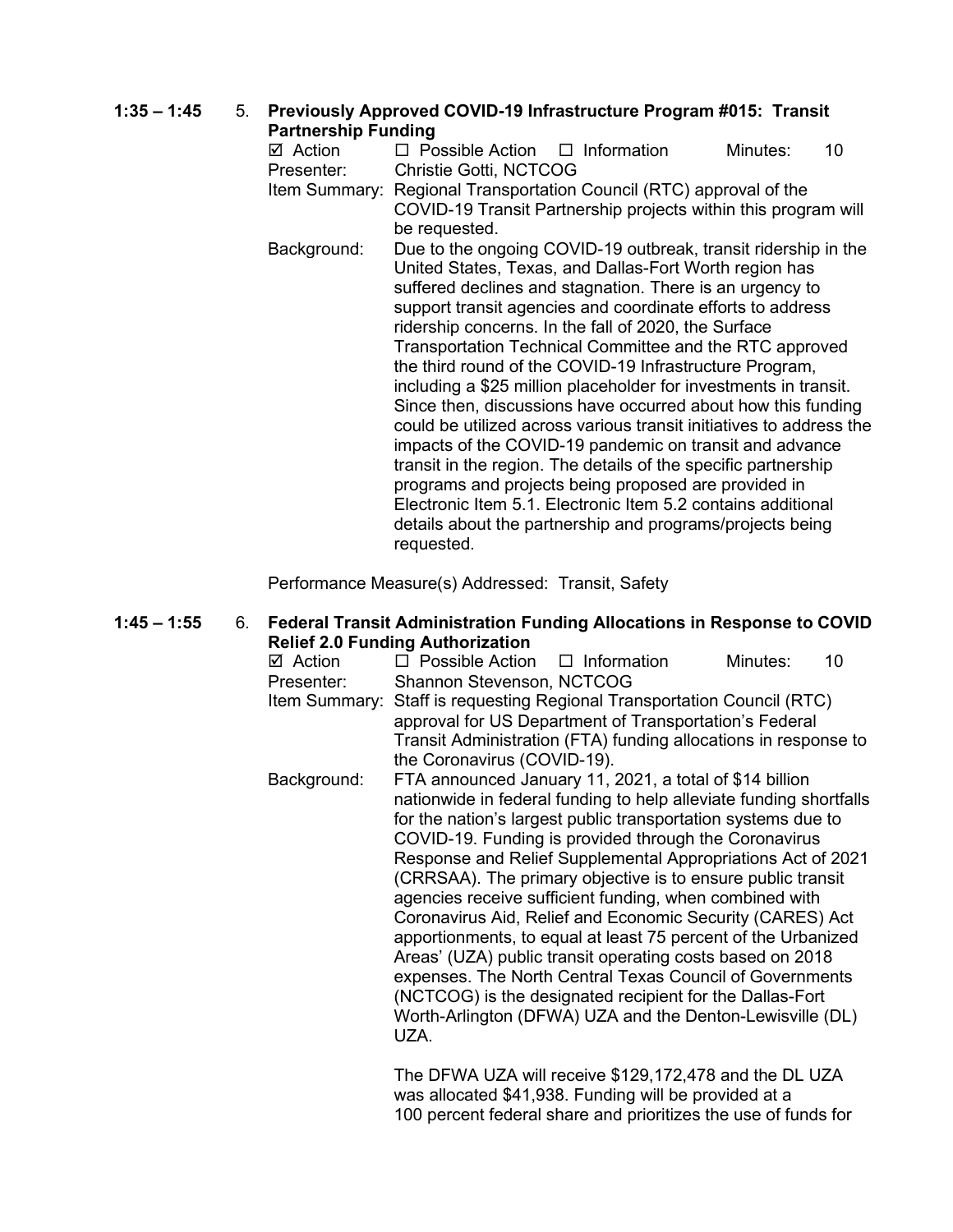operational and payroll needs but also supports expenses traditionally eligible under the Urbanized Area Formula Program and the Enhanced Mobility of Seniors and Individuals with Disabilities Program. The DFWA UZA is receiving Urbanized Area Formula Program funds only because Dallas Area Rapid Transit falls below the 75 percent threshold. Congress did not provide any Urbanized Area Formula Program funds to the DFW UZA for Trinity Metro, but assistance may occur through other methods.

Staff is requesting RTC approval of funding allocations based on FTA's methodology for Urbanized Area Formula Program funds under CRRSAA and for Enhanced Mobility of Seniors and Individuals with Disabilities Program funds to be distributed based on eligibility and need. Details can be found in Electronic Item 6.

Performance Measure(s) Addressed: Transit

**1:55 – 2:05** 7. **2021 Infrastructure for Rebuilding America Discretionary Grant Program**  $\boxtimes$  Action  $\Box$  Possible Action  $\Box$  Information Minutes: 10 Presenter: Jeff Neal, NCTCOG Item Summary: Regional Transportation Council (RTC) approval of projects proposed for submittal in the Fiscal Year (FY) 2021 Infrastructure for Rebuilding America (INFRA) Discretionary Grant Program for highway and freight projects of national and regional significance will be requested. Background: In February 2021, the United States Department of Transportation (USDOT) announced the solicitation of project applications for the 2021 INFRA Discretionary Grant Program regarding surface transportation initiatives that have a significant impact on the nation, a region, or a metropolitan area. Electronic Item 7.1 is a copy of the Notice of Funding Opportunity that details the \$1.039 billion discretionary grant program for FY2021, as well as the application requirements. Applications are due to the USDOT by March 19, 2021. Electronic Item 7.2 details NCTCOG's most recent discretionary grant program efforts in the Dallas-Fort Worth region which were not previously awarded. Given the short timeframe for application development, NCTCOG will work with the Regional Transportation Council to identify previously approved projects for resubmittal. In addition, the Texas Department of Transportation has requested us to cosponsor a project with them. Below are the three projects being proposed for INFRA funding: • East Lancaster Ave. Complete Streets & Transit **Technology** • Enhancing Mobility within the Southern Dallas Inland Port

• IH 30 Downtown (Co-Sponsor)

For agencies in the region submitting projects, please be aware that you must complete the [www.grants.gov](http://www.grants.gov/) registration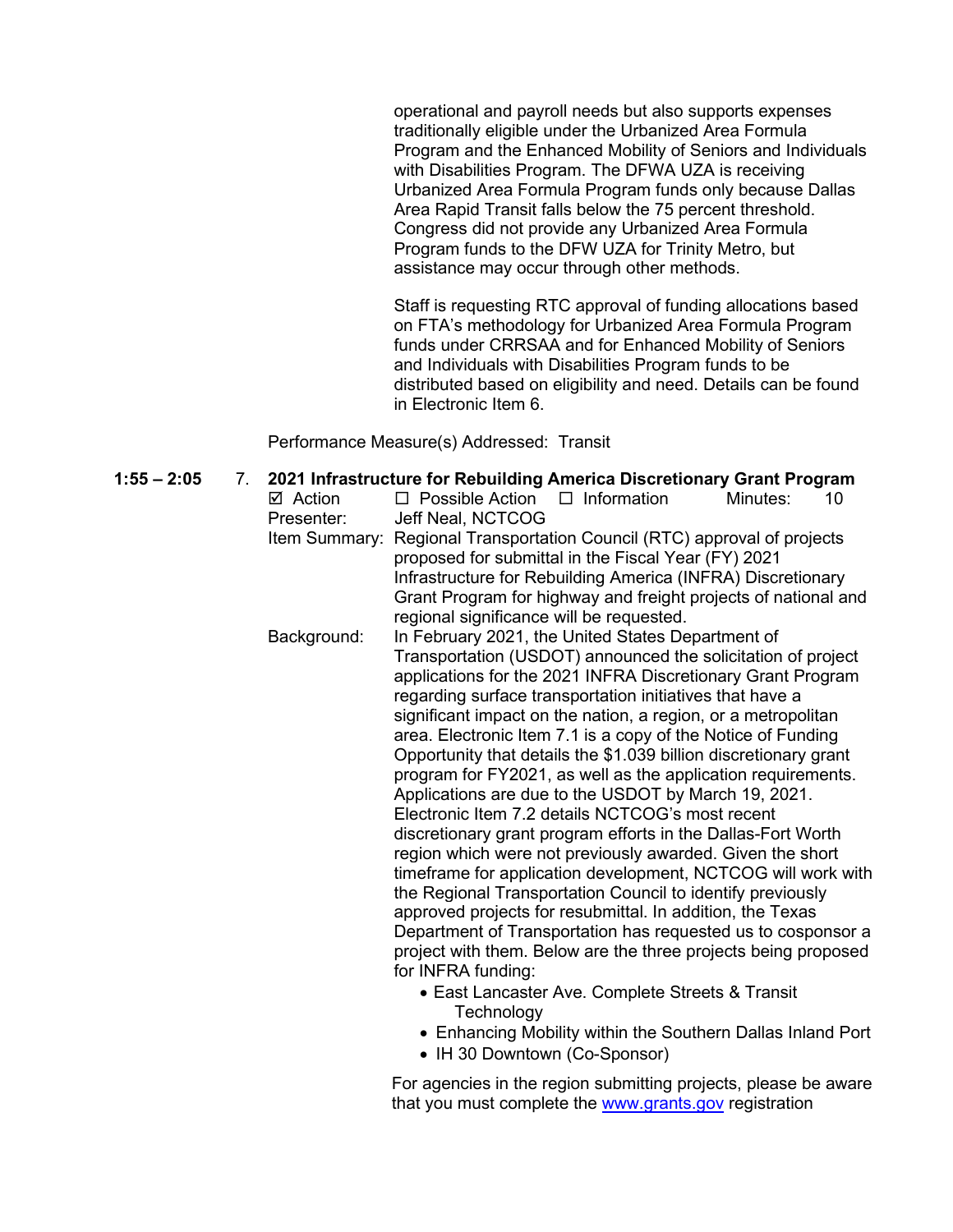process before submitting the application and that this process usually takes two-four weeks to complete. In addition, if an agency would like to receive a letter of support from the Regional Transportation Council (RTC), requests must be submitted to Kyle Roy by Friday, March 12, 2021, at [kroy@nctcog.org.](mailto:kroy@nctcog.org)

Performance Measure(s) Addressed: Roadway, Goods Movement

#### **2:05 – 2:10** 8. **Air Quality Calls for Projects Recommendations**

| $\boxtimes$ Action | $\Box$ Possible Action $\Box$ Information                                                                                                                                                                                                                                                                                                                                                                                                                                                                                                                                                                                                                                                                                                                                                                                                                                                                                                                                                                                                                                                                                                |  |  | Minutes: | 5 |  |
|--------------------|------------------------------------------------------------------------------------------------------------------------------------------------------------------------------------------------------------------------------------------------------------------------------------------------------------------------------------------------------------------------------------------------------------------------------------------------------------------------------------------------------------------------------------------------------------------------------------------------------------------------------------------------------------------------------------------------------------------------------------------------------------------------------------------------------------------------------------------------------------------------------------------------------------------------------------------------------------------------------------------------------------------------------------------------------------------------------------------------------------------------------------------|--|--|----------|---|--|
| Presenter:         | Chris Klaus, NCTCOG                                                                                                                                                                                                                                                                                                                                                                                                                                                                                                                                                                                                                                                                                                                                                                                                                                                                                                                                                                                                                                                                                                                      |  |  |          |   |  |
|                    | Item Summary: Staff will request Regional Transportation Council approval of<br>funding recommendations for the Clean Fleets North Texas                                                                                                                                                                                                                                                                                                                                                                                                                                                                                                                                                                                                                                                                                                                                                                                                                                                                                                                                                                                                 |  |  |          |   |  |
|                    | 2020 Call for Projects (CFP) and North Texas Emissions<br>Reduction Project 2020 CFP.                                                                                                                                                                                                                                                                                                                                                                                                                                                                                                                                                                                                                                                                                                                                                                                                                                                                                                                                                                                                                                                    |  |  |          |   |  |
| Background:        | The North Central Texas Council of Governments opened<br>three different Calls for Projects, under three separate<br>Environmental Protection Agency (EPA) awards, North Texas<br>Emissions Reduction Project 2020 CFP, North Texas Freight<br>Terminal Electrification 2020 CFP, and Clean Fleets North<br>Texas 2020 CFP. These CFPs award grant funds for diesel<br>vehicle or equipment replacement projects and installation of<br>EPA verified electrified parking spaces and related<br>infrastructure in North Central Texas. The most recent<br>application deadline was January 8, 2021. Staff has completed<br>review and emissions quantification and developed<br>recommendations regarding projects to be funded. These<br>CFPs were funded through the Environmental Protection<br>Agency's National Clean Diesel Funding Assistance Program.<br>This initiative is an extension of clean vehicle efforts listed as<br>Weight-of-Evidence in the current State Implementation Plan.<br>Electronic Item 8.1 provides an overview of the call for projects<br>and staff recommendations. Electronic Item 8.2 and Electronic |  |  |          |   |  |
|                    | Item 8.3 provide detailed project listings.                                                                                                                                                                                                                                                                                                                                                                                                                                                                                                                                                                                                                                                                                                                                                                                                                                                                                                                                                                                                                                                                                              |  |  |          |   |  |

Performance Measure(s) Addressed: Air Quality

#### **2:10 – 2:20** 9. **Legislative Update**

| $\Box$ Action | $\boxtimes$ Possible Action $\Box$ Information                              |                                                                       | Minutes: | 10 |  |
|---------------|-----------------------------------------------------------------------------|-----------------------------------------------------------------------|----------|----|--|
| Presenter:    | Rebekah Hernandez, NCTCOG                                                   |                                                                       |          |    |  |
|               | Item Summary: Staff will provide an update on federal and State legislative |                                                                       |          |    |  |
|               |                                                                             | actions related to transportation and air quality issues affecting    |          |    |  |
|               |                                                                             | the Dallas-Fort Worth area. Legislative actions to be covered         |          |    |  |
|               | include the following:                                                      |                                                                       |          |    |  |
|               | • Federal Stimulus Bill Update                                              |                                                                       |          |    |  |
|               |                                                                             | • Texas Legislative Committee Actions                                 |          |    |  |
|               | • Update on Bills of Interest                                               |                                                                       |          |    |  |
| Background:   |                                                                             | Transportation issues continue to be a focus for both the             |          |    |  |
|               |                                                                             | United States Congress and the Texas Legislature. The 1 <sup>st</sup> |          |    |  |
|               |                                                                             | session of the 117 <sup>th</sup> US Congress convened on January 3,   |          |    |  |
|               |                                                                             |                                                                       |          |    |  |

2021. The 87<sup>th</sup> Texas Legislature convened on January 12,